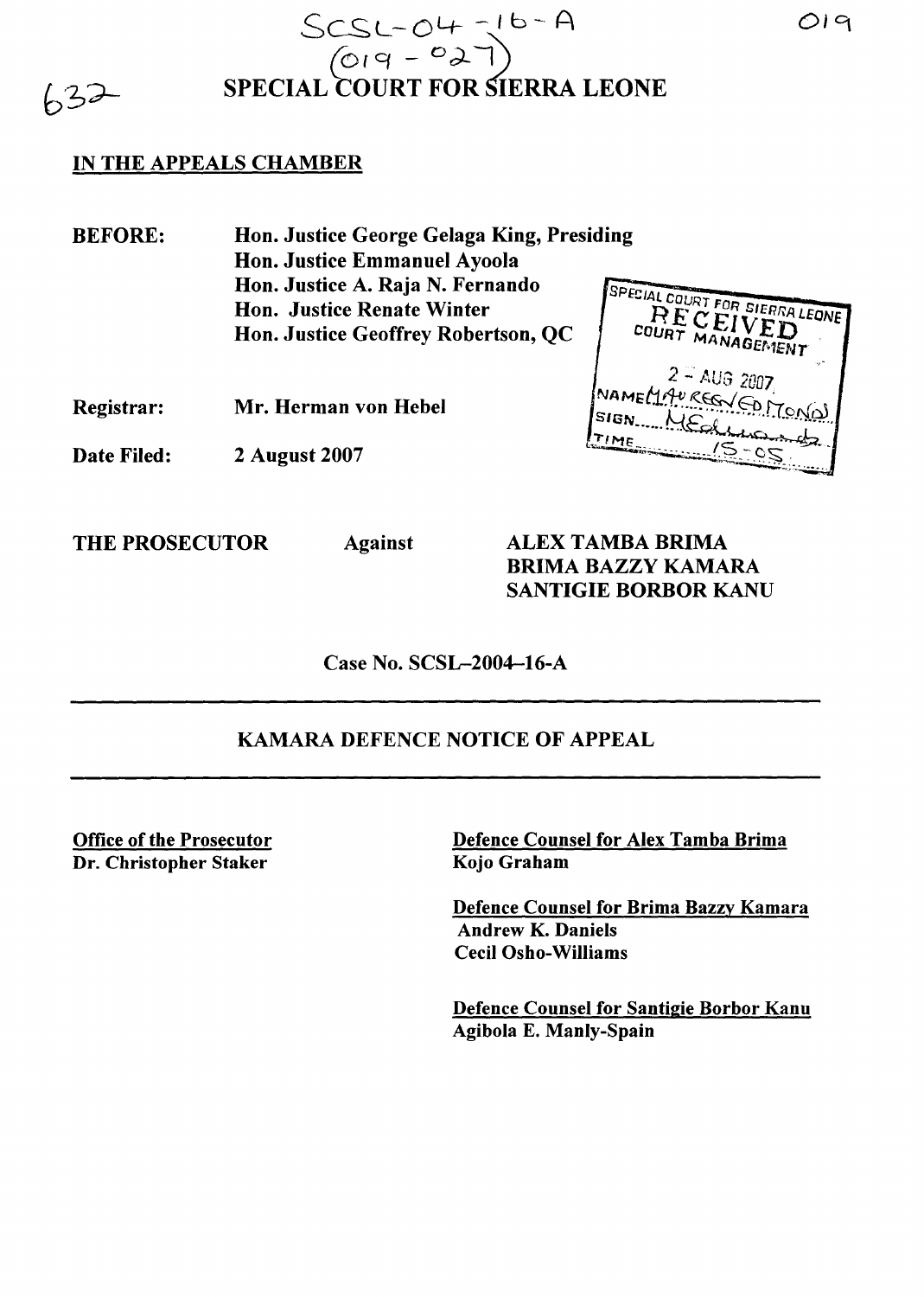#### A. **INTRODUCTION**

1. Pursuant to Article 20 (Appellate proceedings) of the Statute<sup>1</sup> and Rule 108 of the Rules of Procedure and Evidence<sup>2</sup> the Kamara Defence hereby files a Notice of Appeal against the Judgement<sup>3</sup> and Sentence<sup>4</sup> of Trial Chamber II pronounced on 20 June 2007 and rendered on 19 July 2007 in the case of Prosecutor against Alex Tamba Brima, Brima Bazzy Kamara (hereafter referred to as 'Kamara') and Santigie Borbor Kanu case no. SCSL 04-16-T

#### **B. UNDERLYING JUDGMENT**

2. The Trial Chamber unanimously found Kamara guilty in paragraph 2117 of the Judgement of the following crimes pursuant to Article  $6(1)$  of the Statute:

**Count 3: Extermination,** a crime against Humanity, punishable under Article 2(b) Statute;

**Count 4: Murder,** a crime against Humanity, pursuant to Article 2(a) of the Statute;

**Count 5: Violence to life, health and physical or mental well-being of persons, in particular murder,** a violation of Article 3 common to the Geneva Conventions and of Additional Protocol II, pursuant to Article  $3(a)$  of the Statute;

**Count 9: Outrages upon personal dignity,** a violation of Article 3 common to the Geneva Conventions and of Additional Protocol II, pursuant to Article  $3(e)$  of the Statute;

Statute of the Special Court for Sierra Leone

 $2$  Rules of Procedure and Evidence of the Special Court for Sierra Leone

<sup>3</sup> *Prosecutor* v. *Brima, Kamara, Kanu* Case No. SCSL-04-16-613, Judgment 20 June 2007 ("Trial Judgment").

*<sup>4</sup> Prosecutor* v. *Brima, Kamara, Kanu* Case No. SCSL-04-16-624, Sentence 19 July 2007 ("Sentencing Judgment").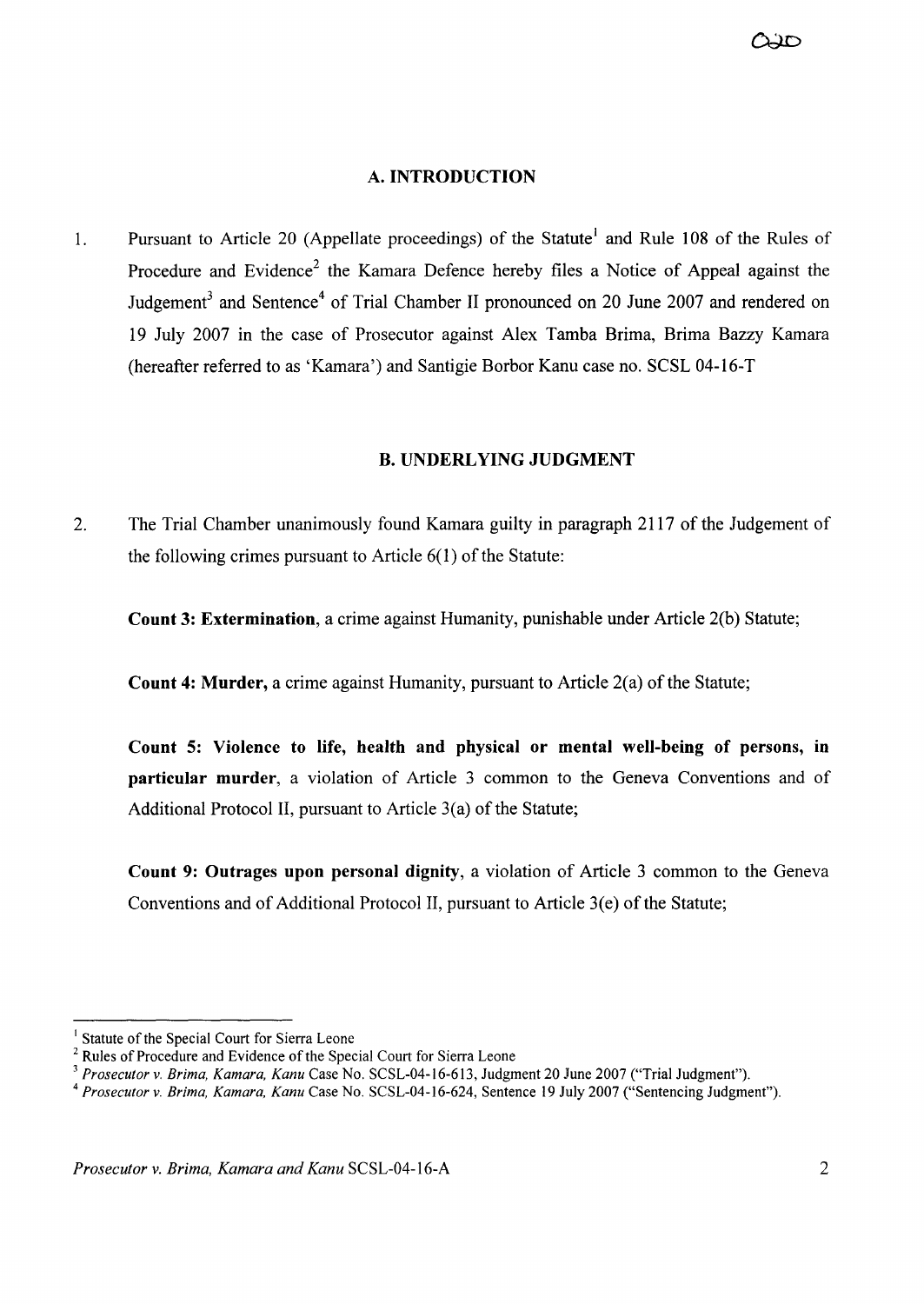**Count 10: Violence to life, health and physical or mental well-being of persons,** as mutilation, a violation of Article 3 common to the Geneva Conventions and of Additional Protocol II, pursuant to Article  $3(a)$  of the Statute;

**Count 12:** Conscripting children under age of 15 years into an armed group and/or using them to participate actively in hostilities, and other serious violation of international humanitarian law, pursuant to Article  $4(c)$  of the Statute;

**Count 13: Enslavement,** a crime against Humanity, pursuant to Article 2(c) of the Statute;

The Trial Chamber also unanimously found Kamara guilty of the following crimes pursuant to Article  $6(3)$  of the Statute.

**Count 1: Acts of Terrorism,** a violation of Article 3 common to the Geneva Conventions and of Additional Protocol II, pursuant to Article  $3(d)$  of the Statute;

**Count 2: Collective Punishments,** a violation of Article 3 common to the Geneva Conventions and of Additional Protocol II, pursuant to Article 3(b) of the Statute;

**Count 6: Rape,** a crime against Humanity, pursuant to Article  $2(g)$  of the Statute;

**Count 14: Pillage,** a violation of Article 3 common to the Geneva Conventions and of Additional Protocol II, pursuant to Article  $3(a)$  of the Statute;

# C. **SENTENCING JUDGMENT**

- 3. **In** its Sentencing Judgment rendered on 19 July 2007 the Trial Chamber found Kamara particularly responsible  $<sup>5</sup>$  under Article 6(1) for</sup>
	- a. ordering the murder of five civilians in Karina, Bombali District;

<sup>5</sup> Sentencing Judgment paras 70 and 71.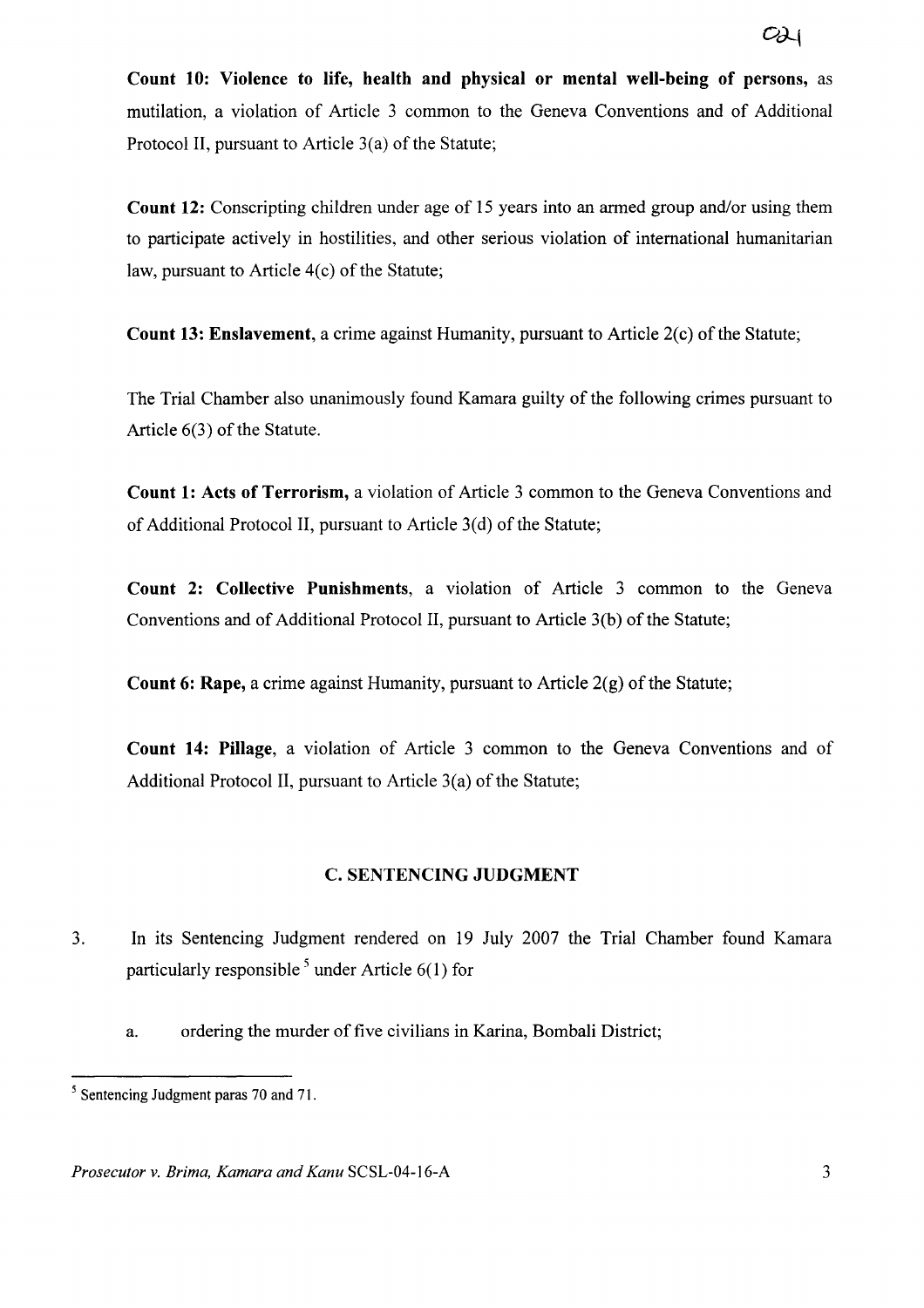- b. planning the abduction and use of child soldiers in Bombali District and the Western Area;
- c. planning the commission of outrages upon personal dignity in the form of sexual slavery in Bombali District and the Western Area;
- d. planning the enslavement of civilians in Bombali and Western Area;
- e. aiding and abetting the murder/extermination of civilians at Fourah Bay, Freetown, Western Area;
- f. aiding and abetting the mutilation of civilians in Freetown, Western Area.
- 4. Kamara was further found liable under Article 6(3) for crimes committed by his subordinates at Tombodu, Kono District and throughout Bombali District, the Western Area and Port Lokko District.
- 5. In its Sentencing Judgment rendered on 19<sup>th</sup> July 2007 the Trial Chamber sentenced Kamara to A **SINGLE TERM OF IMPRISONMENT OF FORTY FIVE YEARS** for all the Counts on which he was found **GUILTY** with credit given him for any period during which he was detained in custody pending trial<sup>6</sup>.

# **D. GROUNDS OF APPEAL**

# **1. FIRST GROUND OF APPEAL**

6. The Trial Chamber erred in law and or fact in paragraphs 1915 and 2117 of the Judgement in finding Kamara responsible/guilty under Article 6(1) for **ordering** the murder of five civilians in Karina in the Bombali District pursuant to **Counts 3, 4 and 5** of the Indictment thereby invalidating the Trial Judgment and leading to a miscarriage of justice.

<sup>6</sup> Sentencing Judgement ("Disposition") page 36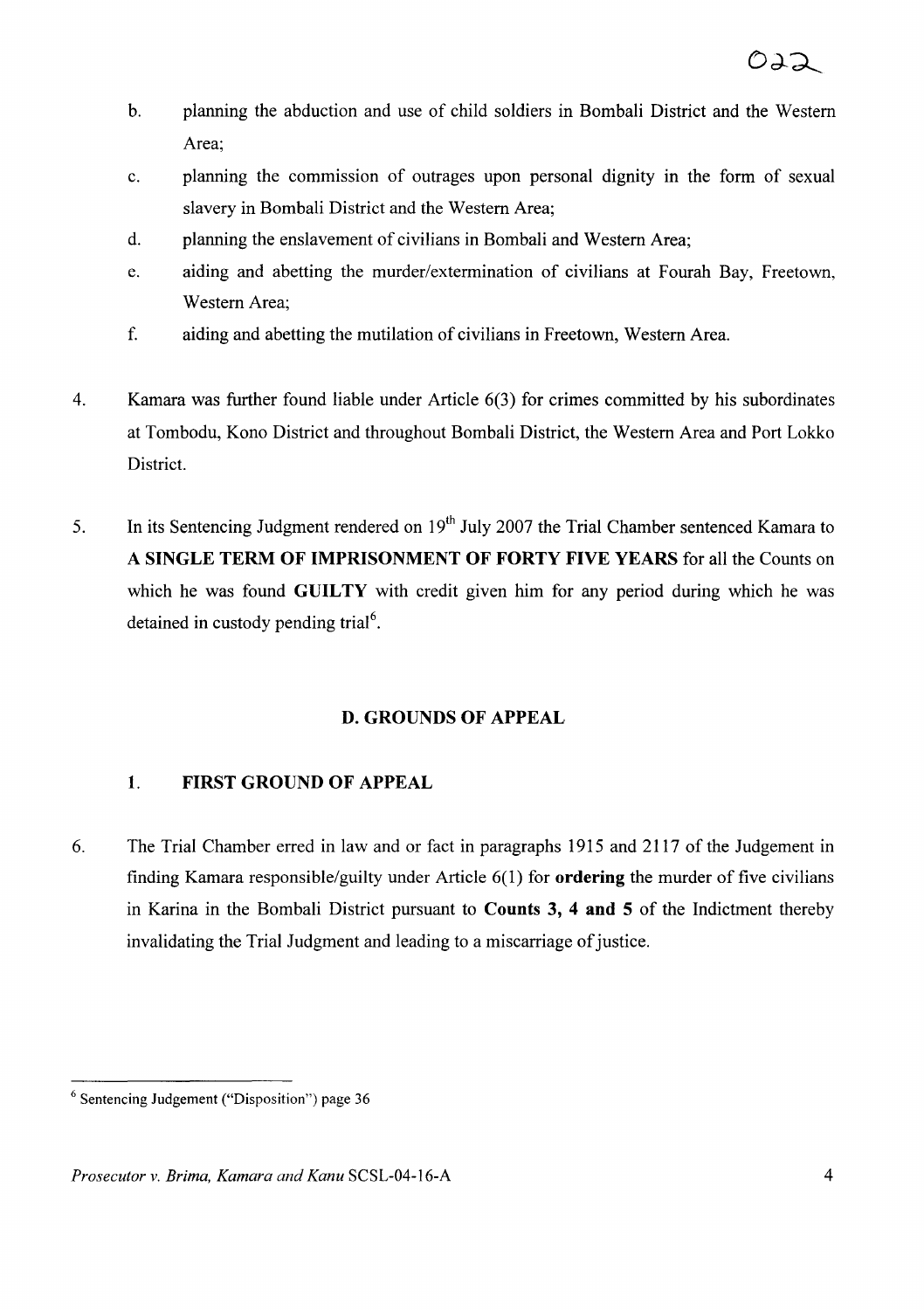#### 2. **SECOND GROUND OF APPEAL**

7. The Trial Chamber erred in law and or fact in paragraphs 1278, 1919, 1970 and 2117 of the Judgement in finding Kamara responsible/guilty under Article 6(1) for **planning** the abduction and use of child soldiers in Bombali District and the Western Area pursuant to **Count** 12 of the Indictment thereby invalidating the Trial Judgment and leading to a miscarriage of justice.

#### 3. **THIRD GROUND OF APPEAL**

8. The Trial Chamber erred in law and or fact in paragraphs 1919, 1970 and 2117 of the Judgement in finding Kamara responsible/guilty under Article 6(1) for **planning** the commission of outrages upon personal dignity in the form of sexual slavery in Bombali District and the Western Area pursuant to **Count 9** of the Indictment thereby invalidating the Trial Judgment and leading to a miscarriage of justice.

#### 4. **FORTH GROUND OF APPEAL**

9. The Trial Chamber erred in law and or fact in paragraphs 1919, 1970 and 2117 of the Judgement in finding Kamara responsible/guilty under Article 6(1) for **planning** the enslavement of civilians in Bombali District and the Western Area pursuant to Count 13 of the Indictment thereby invalidating the Trial Judgment and leading to a miscarriage of justice.

#### 5. **FIFTH GROUND OF APPEAL**

10. The Trial Chamber erred in law and or fact in paragraphs 1939, 1940, 1941 and 2117 of the Judgement in finding Kamara responsible/guilty under Article 6(1) for **aiding and abetting** the murder/extermination of civilians at Fourah Bay, Freetown, and the Western Area pursuant to **Counts** 3, 4, **and 5** of the Indictment thereby invalidating the Trial Judgment and leading to a miscarriage of justice.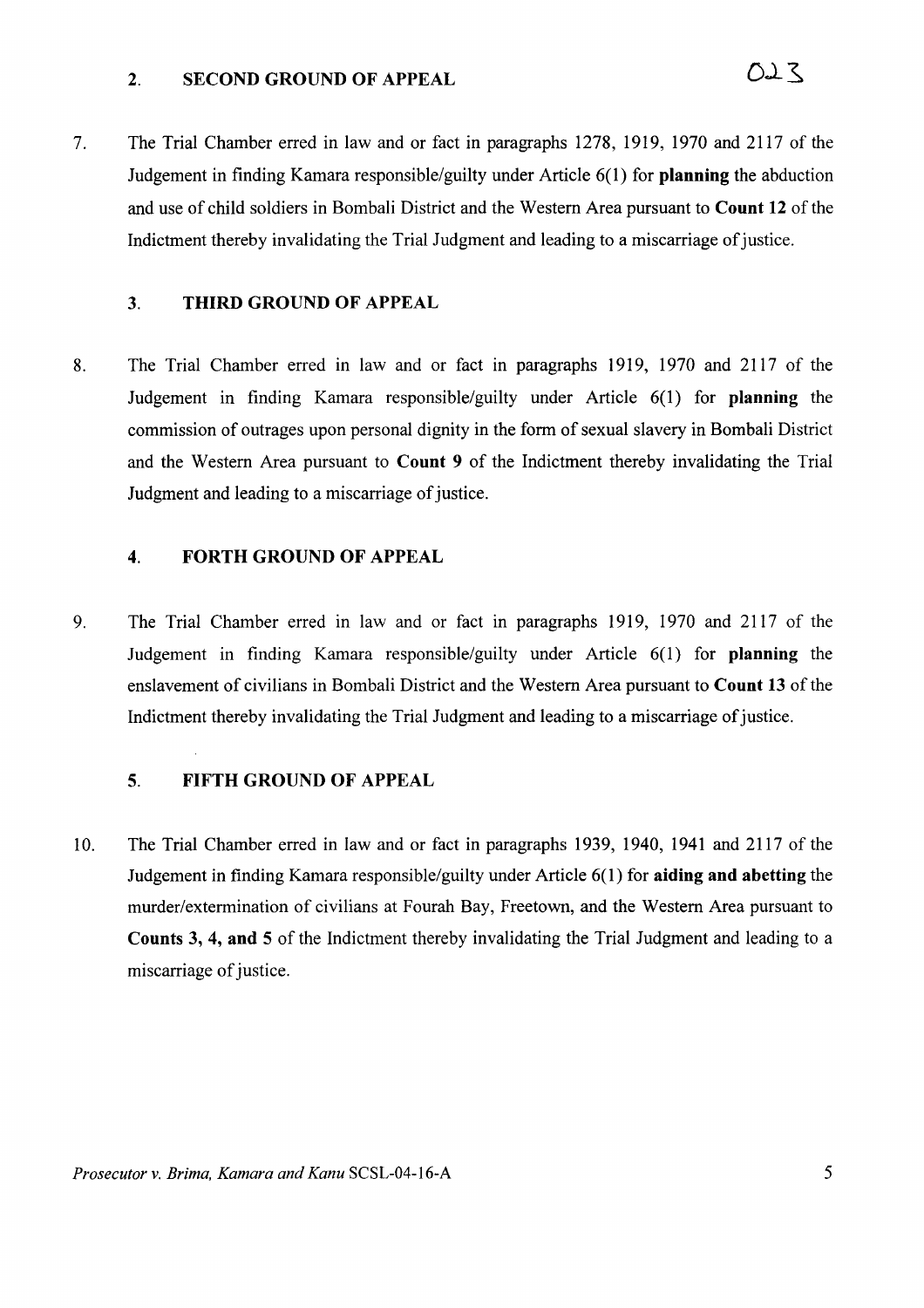#### 6. SIXTH GROUND OF APPEAL

11. The Trial Chamber erred in law and or fact in paragraphs 1939, 1940, 1941 and 2117 of the Judgement in finding Kamara responsible/guilty under Article 6(1) for aiding and abetting the mutilation of civilians in Freetown, Western Area pursuant to Count 10 of the Indictment thereby invalidating the Trial Judgment and leading to a miscarriage of justice.

### 7. SEVENTH GROUND OF APPEAL

12. The Trial Chamber erred in law and or fact in paragraphs 1884, 1893 (Kono), 1928 (Bombali), 1950 (Western Area), 1969 (Port Loko) and 21170f the Judgement in finding Kamara criminally responsible/guilty under Article 6(3) for crimes committed by his subordinates at Tombodu, Kono District and throughout Bombali District and the Western Area and Port Loko District pursuant to Counts 1, 2, 3, 4, 5, 6, 9, 10, 12, 13, and 14 of the Indictment thereby invalidating the Trial Judgment and leading to a miscarriage of justice.

# 8. EIGHTH GROUND OF APPEAL

13. The Trial Chamber erred in law and or fact in paragraphs 356 to 371 of the Judgement in failing to consider in sufficient detail the question of the credibility of witnesses TF1 -334, TF1- 153, TFl-184 and George Johnson as being likely to be affected by ulterior motives thereby invalidating the Trial Judgment and leading to a miscarriage of justice.

# 9. NINTH GROUND OF APPEAL (SENTENCE)

14. The Trial Chamber erred in law and or fact in paragraph 80 of the Sentencing Judgement in finding that there were no mitigating circumstances to warrant a corresponding reduction in sentence for Kamara.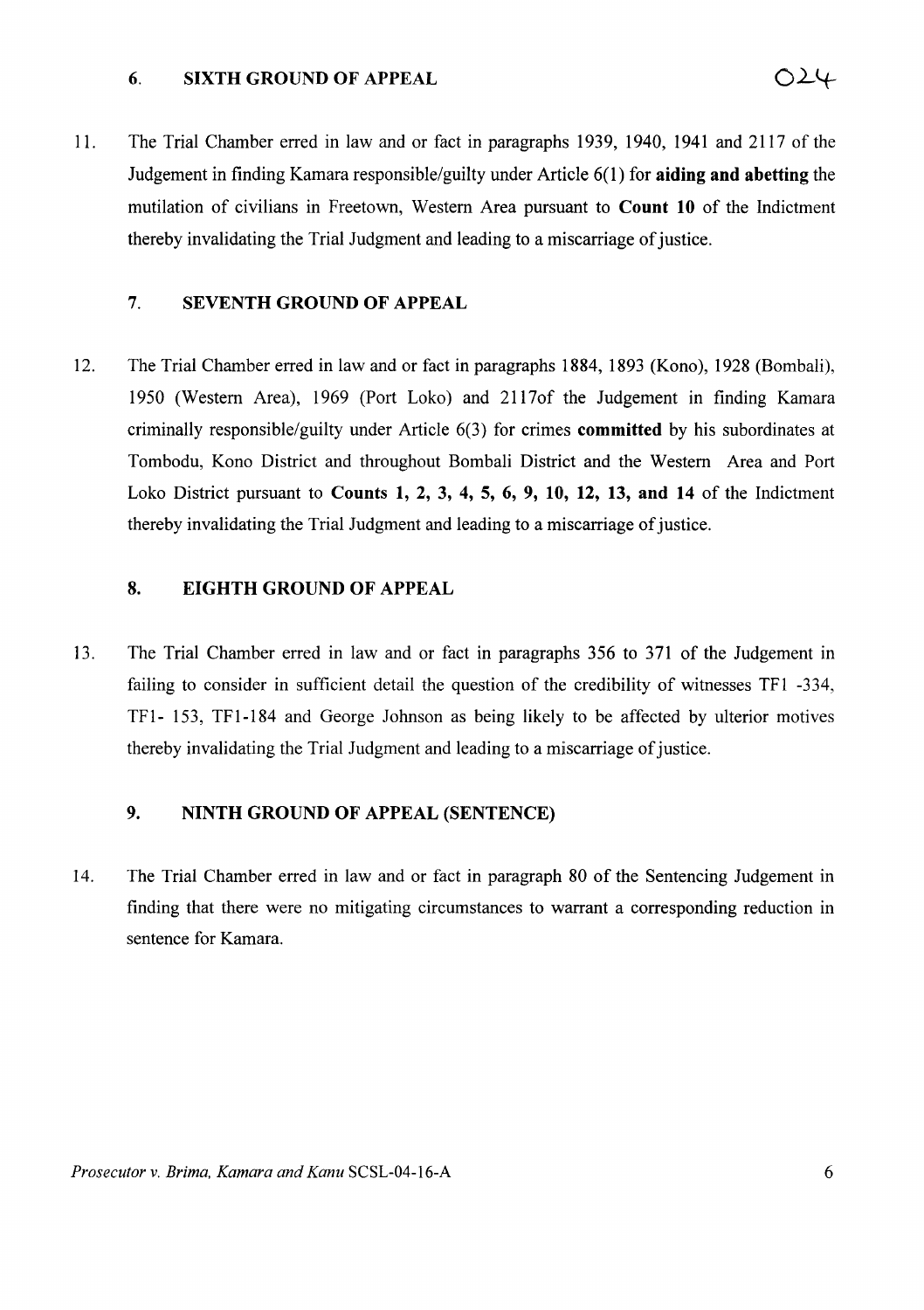15. The Trial Chamber erred in law on page 36 of the Sentencing Judgement in imposing a sentence that is excessive and dispropornitate in all the circumstances of the case against Kamara.

#### 11. ELEVENTH GROUND OF APPEAL (SENTENCE)

16. The Trial Chamber erred in law in paragraphs 14, 15 and 16 of the Sentencing Judgement in giving undue prominence to retribution and deterrence as the main sentencing purposes in international criminal justice in the determination of the sentence for Kamara.

### 12. TWELFTH GROUND OF APPEAL (SENTENCE)

17. The Trial Chamber erred in law in paragraph 13 ofthe Sentencing Judgement in failing to give due consideration to the true intention of the preamble of the United Nations Security Council Resolution 1315 (2000) in the determination of the sentence for Kamara.

### 13. THIRTEENTH GROUND OF APPEAL (SENTENCE)

18. The Trial Chamber erred in law in paragraph 14 of the Sentencing Judgement in failing to give due prominence to reconciliation as a main sentencing purpose in international criminal justice

#### E. RELIEF(S) SOUGHT

For the foregoing reasons, the Kamara Defence respectfully prays the Honorable Appeal Chamber to find the Appeal admissible and;

(1) Revise the Judgment and enter a plea of **NOT GUILTY** in respect of **Counts 3, 4, and 5** of the Indictment to reflect the fact that Kamara was not responsible under Article 6(1) for ordering the murder of five civilians in Karina in the Bombali District.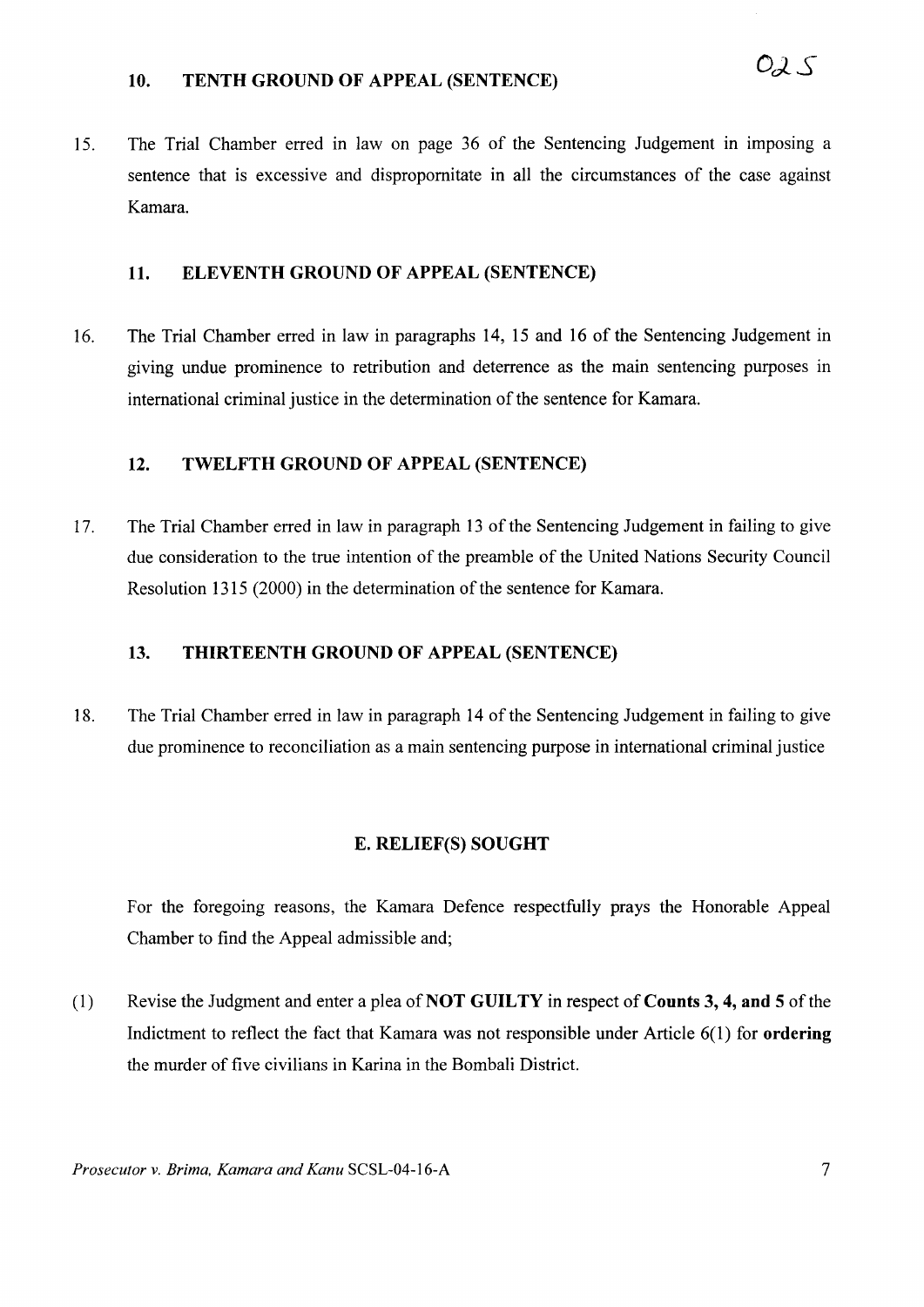- (2) Revise the Judgment and enter a plea of NOT GUILTY in respect of Count 12 of the Indictment to reflect the fact that Kamara was not responsible under Article 6(1) for planning the abduction and use of child soldiers in Bombali District and the Western Area.
- (3) Revise the Judgment and enter a plea of NOT GUILTY in respect of Count 9 of the Indictment to reflect the fact that Kamara not responsible under Article 6(1) for planning the commission of outrages upon personal dignity in the form of sexual slavery in Bombali District and the Western Area.
- (4) Revise the Judgment and enter a plea of NOT GUILTY in respect of Count 13 of the Indictment to reflect the fact that Kamara was not responsible under Article 6(1) for planning the enslavement of civilians in Bombali District and the Western Area.
- (5) Revise the Judgment and enter a plea of **NOT GUILTY** in respect of **Counts 3, 4, and 5** of the Indictment to reflect the fact that Kamara was not responsible under Article 6(1) for aiding and abetting the murder/extermination of civilians at Fourah Bay, Freetown, and Western Area.
- (6) Revise the Judgment and enter a plea of NOT GUILTY in respect of Count 10 of the Indictment to reflect the fact that Kamara was not responsible under Article 6(1) for aiding and abetting the mutilation of civilians in Freetown, Western Area.
- (7) Revise the Judgment and enter a plea of **NOT GUILTY** in respect of **Counts 1, 2, 3, 4, 5, 6, 9,** 10, 12, 13, and 14 of the Indictment to reflect the fact that Kamara was not responsible under Article 6(3) for crimes committed by his subordinates at Tombodu, Kono District and throughout Bombali District and the Western Area and Port Loko District by virtue of Kamara's alleged exercise of leadership and effective control.
- (8) Decrease the sentence imposed on Kamara from FORTY FIVE YEARS to NOT MORE THAN FIFTEEN FIVE years of imprisonment to reflect the true nature and extent of his criminal culpability.